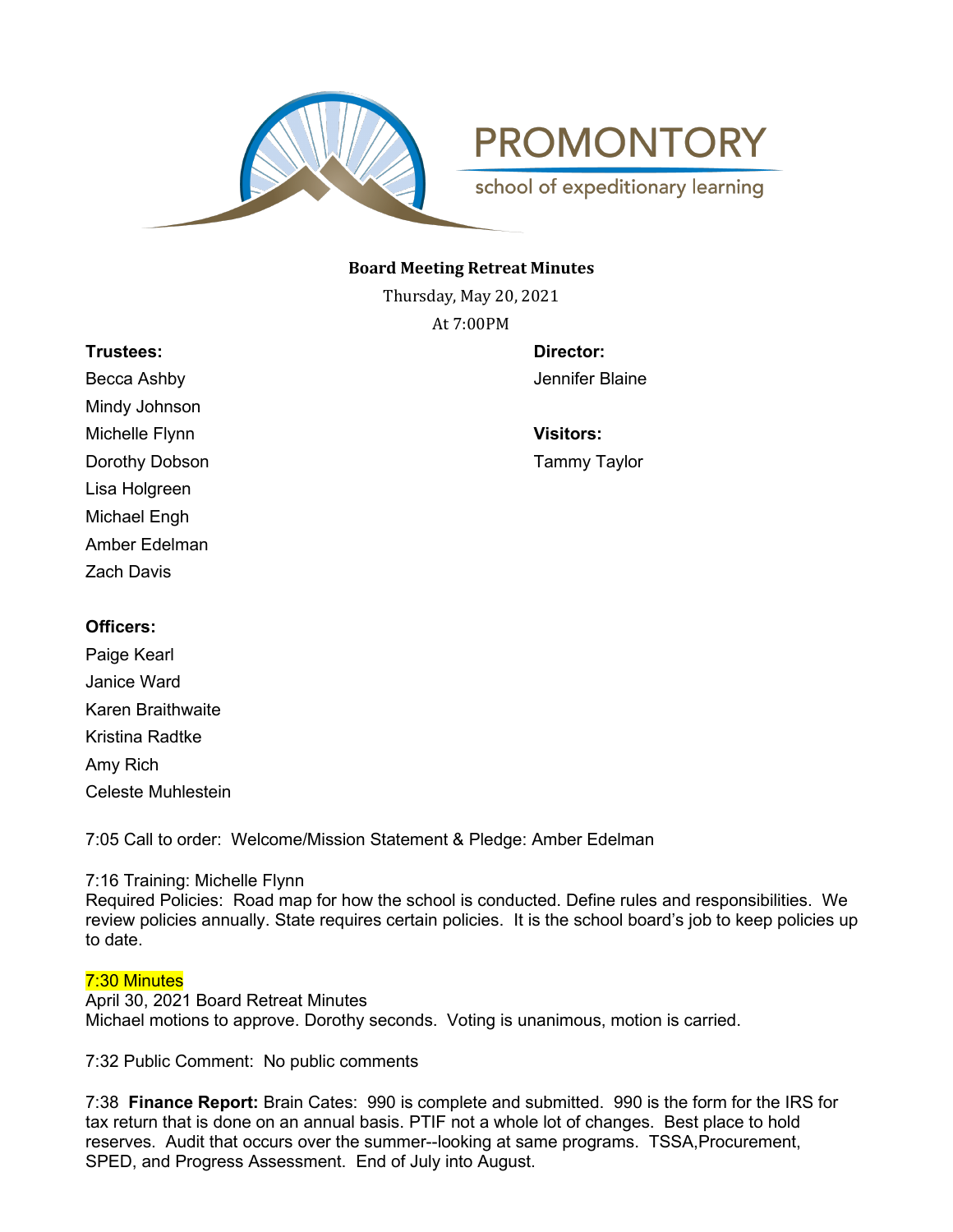**Budget Review:** 83% through fiscal year. Healthy margins. Not a whole lot of changes. 7%-8% operating margin. Cash balance is good. Enrollment holding steady. June final budget is approved.

# **Next Fiscal Year Budget Line by Line: Table until June**

**Fraud Risk Assessment:** Auditors looking for the completed report. We need meeting minutes that reflect that this was presented and discussed. Confirm that we have two policies: reporting fraud and abuse and travel. Had a score of 325 which places us in the low-risk category. Most are in low/moderate risk category. We are in a good place to be.

## **7:52 Business Items**

COVID Update: 0 active, 2 students on quarantine due to family members having COVID. Everybody contained and quarantining, testing students for the dance, extra cleaning. Contacted health department: Epidemiologist said they felt like we handled our situation great and said that we should be ok to allow mask removals. Suggested having outside activities.

**7:56 POP Fundraiser Update:** Over 100 baskets for auction. A lot of donations from families. Auction will go live on Tuesday. Picked up on 1st and 2nd. Private company will do the auction and collect money and send us a check. Will send a letter going out to parents talking about field day and auction instructions. Field day--triathlon: track, tires, hula-hoop, fitness competition. Popsicles, watermelon, and water. Money will be raised for plexi stained-glass windows that students have designed. For the outdoor adventure learning center in the gazebo.

**POP Volunteer Appreciation:** Debbie Payne our new POP Captain wants to create a google form to update their volunteer hours and manage hours. Have more communication with parents. Wants a volunteer appreciation of the month. Whoever volunteered most hours would be designated a parking spot. Debbie will manage it and post it on Facebook.

**US History Committee:** Patriotism and US History. Dorothy and Zach and Karen, Mindy, Amber, Michelle and open up to some teachers. Patriotic education, instruction of flag, civics education. 16-19 theory: trying to keep it out of schools. Creating our own policy about what we want taught at our school.

**Behavior Procedures:** More guidance on behavior procedures. Train teachers in preventative measures. Checklist for teachers to complete when they have a student who is out of line. IEP ZEN assessment plan. Helps us understand the child and the behavior. Behavior Flow Chart. Tier 2, 3, and non-negotiable.

**8:30PM Westside Project/Ropes Course:** Grants for \$75,000. Plans have already been designed by students. Getting two bids for the course. We have 24 months to spend the reimbursement grant.

# **Roots & Wings**

Report findings from state on Bylaws & Charter Amendments: Application with changes, present it in front of Utah State Charter Board. Will be Minimal changes, but we will be in better compliance.

### **8:42 Policies to Review**

**Medical Recommendations by School Personnel to Parents:** Definitions of parent/natural needs to be renamed. Code 53 a is now under 53g which references other state codes. Make sure codes are the same. Reference district policy 11b which is a Davis school district policy. Change concern to decision in FERPA paragraph.

**Maintenance of Effort Policy:** Made in June 2020. No changes.

**Library and Computer Use Policy:** 5D--Use chats in google classroom through platform. Prohibit change to wise use of, educational support use. Under teacher supervision. Create a new section and address changes. Policy committee revisit library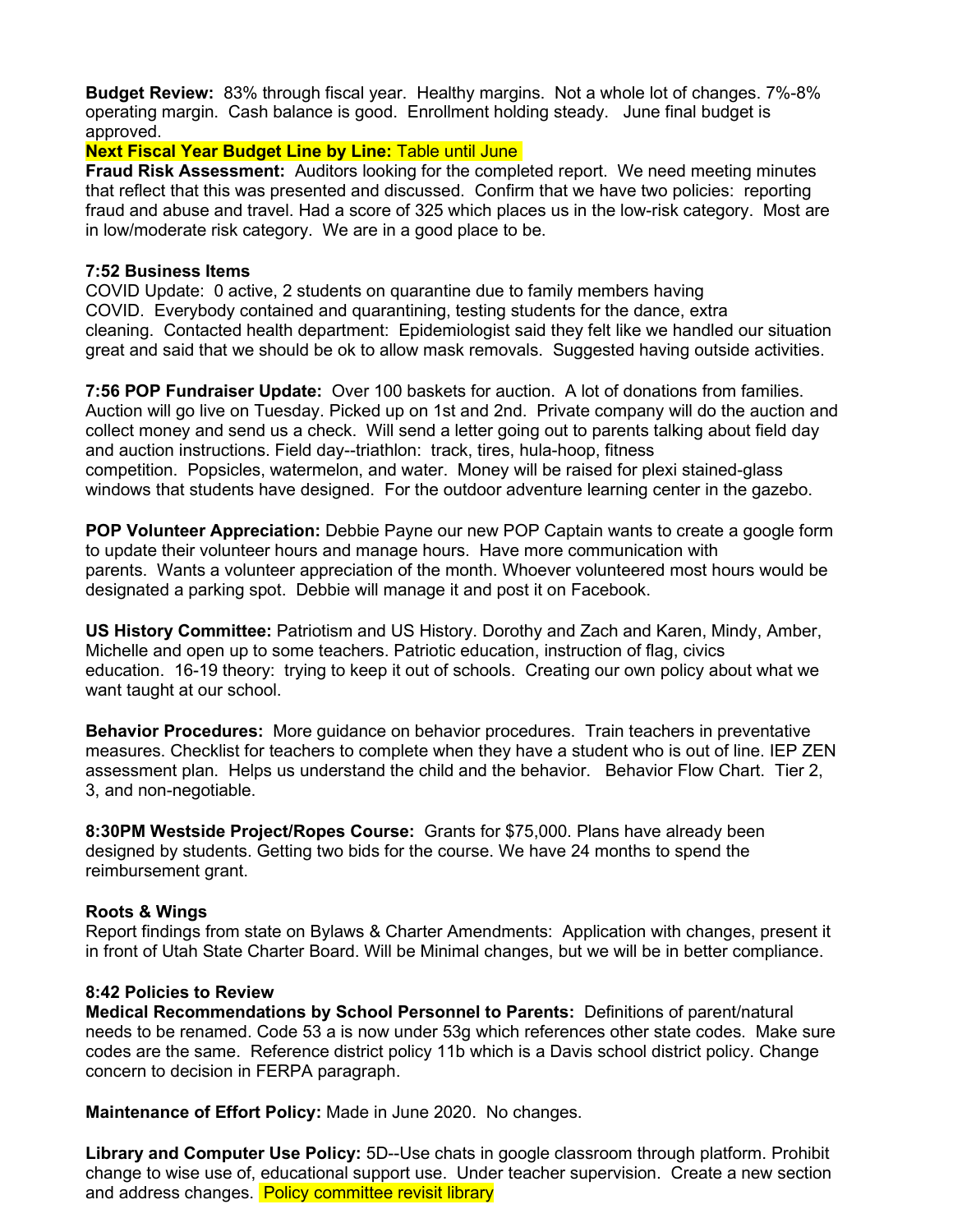## 8:52 ACTION ITEMS:

Roots & Wings: Leave EL in terms of formal contract and use their resources. Use extra money if any for other educational resources. Vision is still a part of Promontory. Keep the Root there. Do Not renew our contract.

Dorothy motions to end our contractual agreement with EL. Lisa seconds. Voting is unanimous. Motion is carried.

8:59EOY Bonuses: \$5,000 budget for end of year bonuses. \$100 teacher, \$50 aides. Michael motions to approve. Zach seconds. Voting is unanimous. Motion is carried.

9:01 PM Next Fiscal Year Salaries/Wages: Increase Aides pay raise by \$1.50 an hour. Michael motions to approve. Mindy seconds. Voting is unanimous. Motion is carried.

9:02 PM POP Volunteer Parking Spot

Michelle motions to approve. Dorothy seconds. Voting is unanimous. Motion is carried.

9:02PM Board Member Vote: Vote off two members because they have not resigned. Chad Painter and Marci Beeton.

Michael motions to remove following board members. Lisa seconds. Voting is unanimous. Motion is carried.

9:11PM Masks--Last Week of School:

Leave it the choice to remove masks. One full day for kindergarten on their last day of May 24th. Last week of school June 1st and 2nd.

Zach motions to approve. Becca seconds. Michael Nays. Motion is carried.

#### 9:15PM Virtual Meeting Policy:

Michelle motions to approve. Mindy seconds. Voting is unanimous. Motion is carried.

#### 9:19PM Governing Board Policy:

Lisa motions to approve. Michelle seconds. Voting is unanimous. Motion is carried.

**Pest Management Policy: Table Policy** 

### **Key Policy:**

Mindy motions to approve. Dorothy seconds. Voting is unanimous. Motion is carried.

## **DIRECTOR'S REPORT**

**Staffing Update**: Shawna Andreasen hired as new ⅞ ELA teacher. Jennifer Delaney new ½ teacher, replacing Jex. No aide spots currently open. One SPED Aide opening.

**Enrollment and Lottery:** Lottery waitlist is at 121. 442 currently. 452 next year. 52 spots each grade.

**Student Achievement:** Acadience (Reading benchmark) 1st and 4th have seen a big jump. **Charter Agreement Goal:** Board goals 100%. 88% of students attending target number of days. 68% year to year enrollment. 55% continuous enrollment K-8th grade.

**Professional Development**: Behavior procedures

**Public Relations:** graduating senior posts. News article about book vending machine. Enroll hand is continuing their services.

### **9:40PM CLOSED MEETING**

Mindy motions to go into a closed session. Michael seconds. Voting is unanimous. Motion is carried.

Dorothy motions to open a closed session. Zach seconds. Voting is unanimous. Motion is carried.